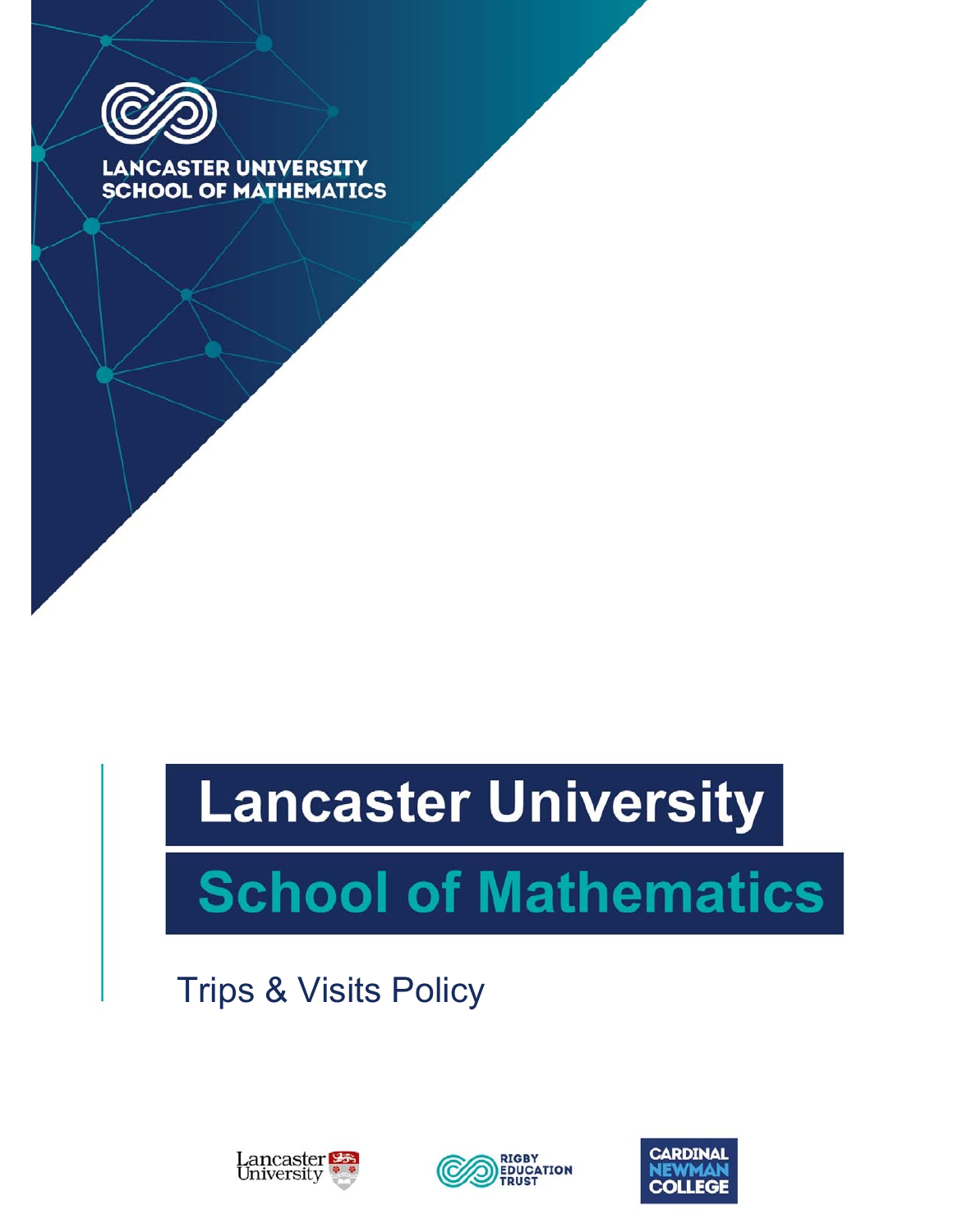| Title                  | <b>Trips and Visits Policy</b> |
|------------------------|--------------------------------|
| <b>Version</b>         | S01                            |
| <b>Approval Status</b> | Approved                       |
| <b>Document Owner</b>  | Head of School                 |
| <b>Classification</b>  | External                       |
| <b>Review Date</b>     | 01/04/2023                     |
| <b>Last Reviewed</b>   | 06/05/2022                     |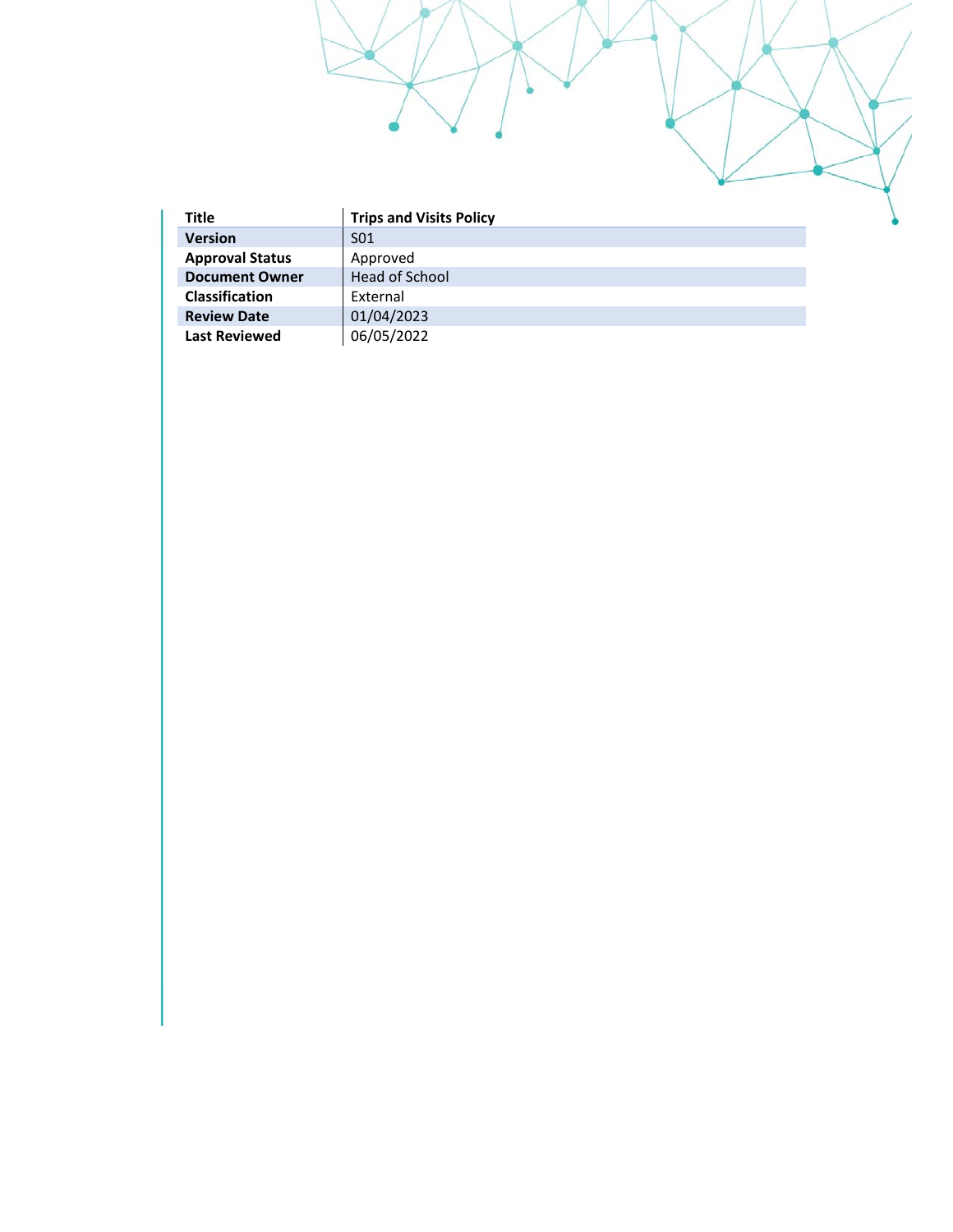# **Contents**

| 1.0.  |                                                                                  |
|-------|----------------------------------------------------------------------------------|
| 2.0.  |                                                                                  |
| 3.0.  |                                                                                  |
| 4.0.  |                                                                                  |
| 5.0.  |                                                                                  |
| 5.1.  |                                                                                  |
| 6.0.  |                                                                                  |
| 7.0.  |                                                                                  |
| 8.0.  |                                                                                  |
| 8.1.  |                                                                                  |
| 8.2.  |                                                                                  |
| 8.3.  |                                                                                  |
| 8.4.  |                                                                                  |
| 8.5.  |                                                                                  |
| 8.6.  |                                                                                  |
| 8.7.  |                                                                                  |
| 8.8.  |                                                                                  |
| 8.9.  |                                                                                  |
| 9.0.  |                                                                                  |
| 10.0. |                                                                                  |
| 11.0. |                                                                                  |
| 11.1. |                                                                                  |
| 11.2. |                                                                                  |
| 11.3. | Contacting parents of injured students and parents of other students on trip  12 |
| 12.0. |                                                                                  |
| 13.0. |                                                                                  |
| 14.0. |                                                                                  |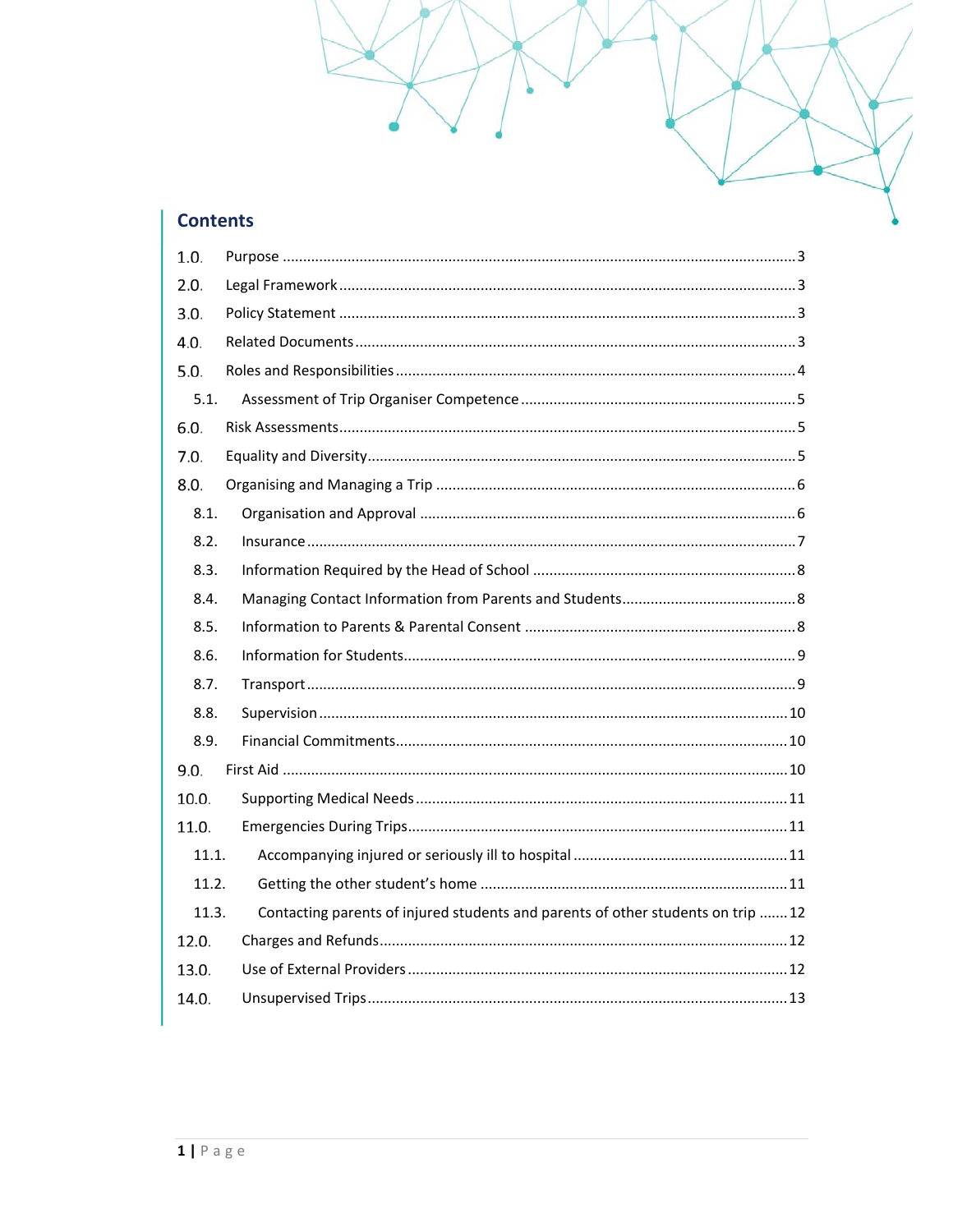| 15.0. | 13 |  |
|-------|----|--|
| 16.0. |    |  |
| 17.0. |    |  |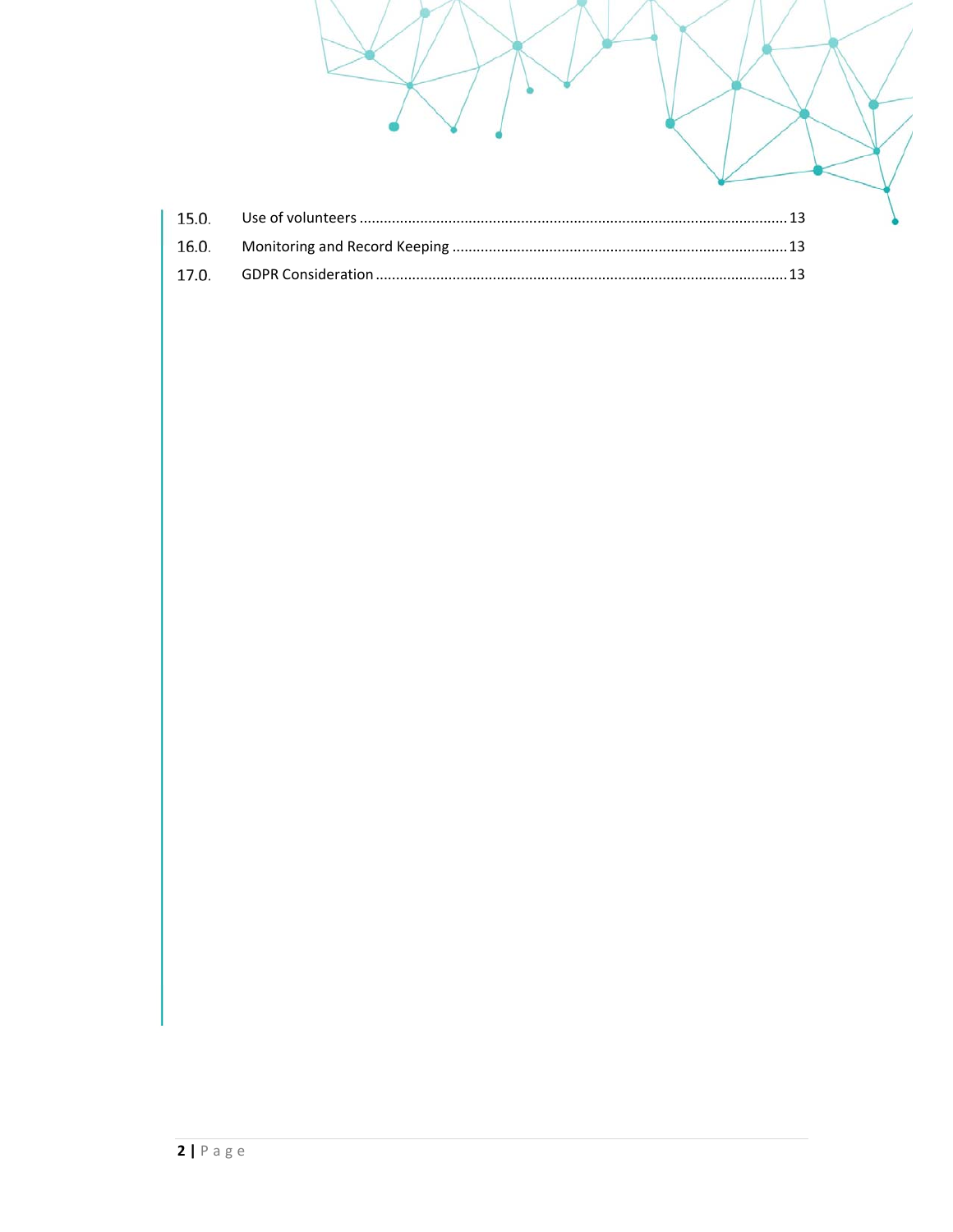# 1.0. Purpose

This policy provides procedures and guidelines for the organising, authorising and implementation of visits and residentials. They are designed to meet current Health and Safety requirements, Department for Education guidance and best practice in relation to visits and residentials.

#### **Legal Framework**   $2.0.$

This policy draws on the following legislation and guidance:

- Health and Safety at Work Act 1974
- DfE Health and Safety on Educational Visits 2018 see https://www.gov.uk/government/publications/health-and-safety-on-educationalvisits/health‐and‐safety‐on‐educational‐visits
- Outdoor Education Advisors Panel National Guidance see https://oeapng.info/downloads/all‐documents/
- Health and Safety Executive ‐ School Trips Tackling the Health and Safety Myths see https://www.hse.gov.uk/services/education/school‐trips.htm

#### **Policy Statement**   $3.0.$

Lancaster University School of Mathematics aims to provide a world‐class teaching and learning environment and create an inspiring culture of enquiry for students and teachers. Providing all students with a wide range of high-quality experiences outside the classroom will enhance their personal and social education, as well as enhance their cultural capital. All trips and visits will be well planned and assessed for the impact that they will have on students, as well as the potential risks and mitigations.

#### $4.0.$ **Related Documents**

- Trip Request Form
- Risk Assessments for completion
- Trip Leader's checklist
- Child Protection and Safeguarding Policy
- **•** Behaviour Management Policy
- SEN Policy
- Health and Safety Policy
- Staff Code of Conduct
- Critical Incident Policy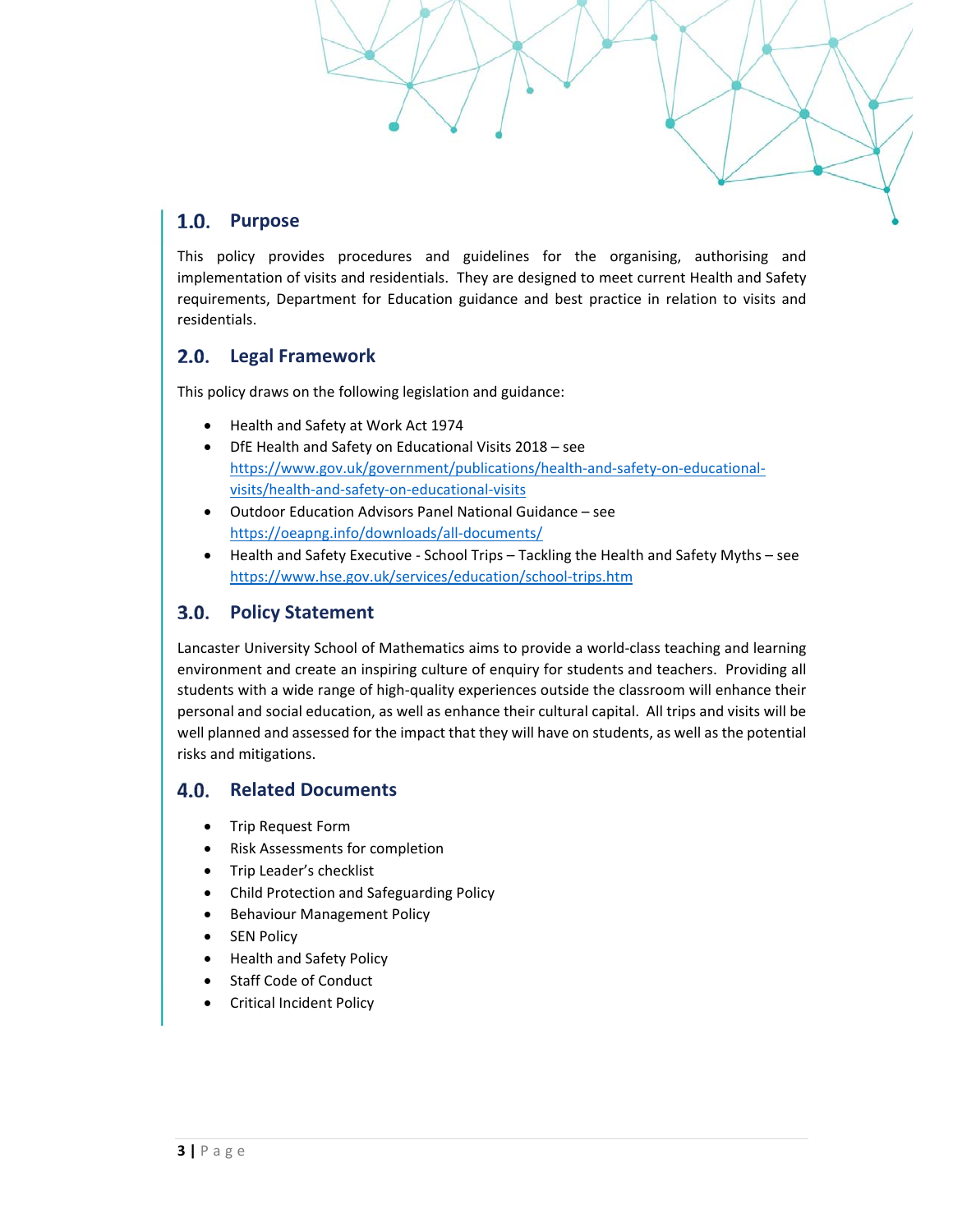- Charging and Remissions Policy
- First Aid Policy
- Supporting Students with Medical Needs Policy

#### 5.0. **Roles and Responsibilities**

**Board of Trustees**: will be responsible for ensuring that a suitable Trips and Visits Policy, and related procedures, are in place and are being implemented effectively. The Board is responsible for ensuring that the policy is reviewed annually, and any incidents are being reported to, and reviewed by, the Board.

**Head of School:** is responsible for the implementation and review of the Trips and Visits Policy and procedures and for approving all school trips. The Head of School is responsible for ensuring that all staff involved in implementing this policy are competent for the roles allocated. The Head of School will be the Educational Visits Coordinator and must ensure that any Trip Organisers and leaders have the necessary competence and experience to ensure that the trip will run safely. They must keep a report of any accidents or near misses that occur on school trips. For trips resulting in total spend of over £5,000 the Head of School will be responsible for obtaining the approval of the Chief Financial Officer.

**Trip Organiser:** will have overall responsibility for managing a visit or trip, including for the health and safety of participants and staff. This responsibility includes for the supervision, welfare, learning and development of participants. They must be competent for their role as Trip Organiser and able to assess the competence of other adults supporting them. They must provide all the relevant information regarding the trip to allow for its approval, including costs, transport arrangements, staffing requirements and the relevant information packs to be issued to students and parents. The Trip Organiser must complete and submit the risk assessment with the aid of suitably qualified professionals. The Trip Organiser is directly responsible for student behaviour whilst on the trip or visit and any necessary preparation. They must ensure that parental consent has been obtained, first aid arrangements are in place and all safeguarding issues have been addressed. They must book a school mobile phone via the Business Manager and ensure a first aid kit is taken on the trip and returned to school on their return.

**Staff:** All staff accompanying/supervising students during a trip must abstain from drinking alcohol whilst supervising students, in case of emergency or the need to drive. They must ensure that they are familiar with the risk assessment and procedures for the specific trip or visit and that students are supervised in line with all school and Trust policies.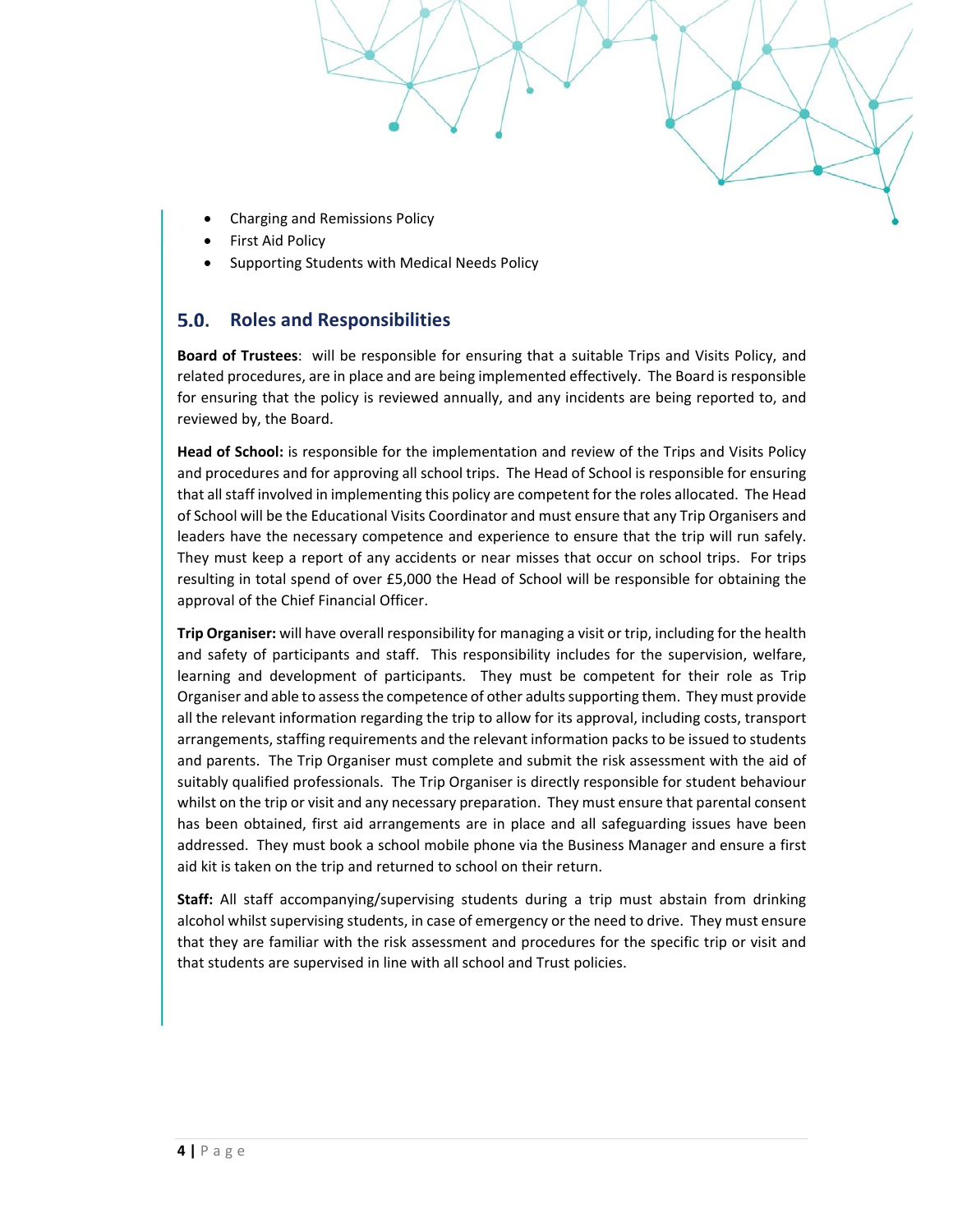**Students:** must comply with the Behaviour Management Policy at all times. They must comply with the directions of staff and volunteers supervising the trip or visit and provide contact information, as required.

#### **5.1. Assessment of Trip Organiser Competence**

Any member of staff leading a trip must be assessed for competence to ensure that they are suitable for the role. The Head of School will assess the capabilities of this member of staff to ensure that:

- They are an experienced visits leader
- They have the status to be able to guide the working practices of other staff
- They are confident in assessing the ability of other staff to lead visits
- They are confident in assessing outside activity providers
- They will be able to advise the Head of School and Trustees when they're approving trips
- They have access to training, advice and guidance

This member of staff is referred to in this document as the Trip Organiser.

#### 6.0. **Risk Assessments**

Risk assessments must be undertaken by the Trip Organiser and approved by the Head of School prior to a trip commencing. These risk assessments should cover all activities planned as part of the trip and outline all mitigations and control measures.

This information, including all control measures, must be communicated to students and staff participating in the trip or visit, in advance. A blank risk assessment form and generic risk assessments are available on the school learning platform. All risk assessments shall be specific to the trip or visit and must be signed and dated before being submitted to the Head of School for approval.

# **Equality and Diversity**

LUSoM strives to offer equal opportunities to all its students regardless of sex, race, age, religion or belief, sexual orientation, pregnancy or maternity, marriage or civil partnership gender reassignment, disability or financial circumstances. All students will be encouraged to participate in as wide a range of activities as possible.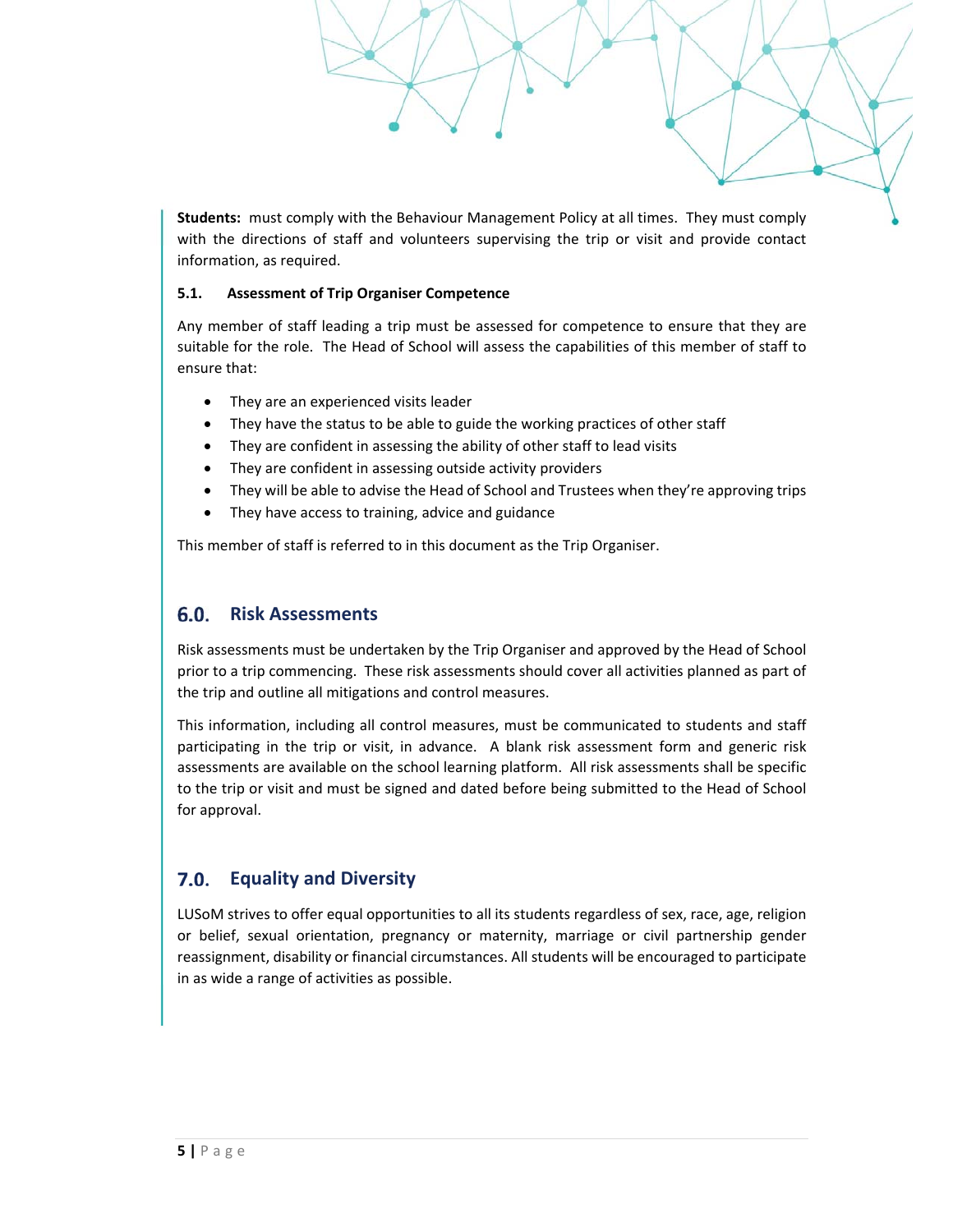Any trips or visits organised by the school that form part of its *core curriculum* must be made accessible to all students. Core curriculum activities that place significant barriers to participation with no suitable substitute or alternative offered will be rejected during the approval phase. In line with the Charging and Remissions Policy all core curriculum activities (on or off-site) will be delivered free of charge to students.

Extra-curricular activities should, so far as is reasonably practicable, be made accessible to all. Reasonable adjustments should be made to ensure that the trip or visit is structured to ensure full accessibility for the relevant students. If it is not possible to ensure all aspects of the trip or visit can be accessed by all students, then parents/guardians and students will be informed of why and offered an alternative, if possible. Charges may be made for these extra-curricular activities, and these will be communicated to parents and guardians. Bursaries may be used to subside these charges in line with the Charging and Remissions Policy.

#### 8.0. **Organising and Managing a Trip**

## **8.1. Organisation and Approval**

Prior to organising a trip, the Trip Organiser should seek approval for the trip or visit in good time. This will begin with an approval in‐principal process. A minimum of one months' notice for day visits or two weeks' notice for half‐day visits will usually be required. For trips longer than one day within the UK or for more complex day trips, the aim is for approval to be sought at least one term in advance. For all overseas trips, the Trip Organiser should seek approval in‐principle and financial approval at least one year in advance.

The Trip Organiser must issue the following information to the Head of School:

- An agenda containing all planned activities, their relevance to the school's curriculum, benefits to students and any mitigations for staff absence
- Details of the location where the activity will occur
- Budget costs for the trip or visit

The Head of School will review the proposed activity and either approve or decline to approve the planned trip or visit in‐principle.

Once approved by the Head of School in‐principle, the Trip Organiser may begin to organise the trip and consult with the relevant members of school staff. A suitable date for the trip or visit will be determined during this period and this date should allow sufficient time for the organiser to: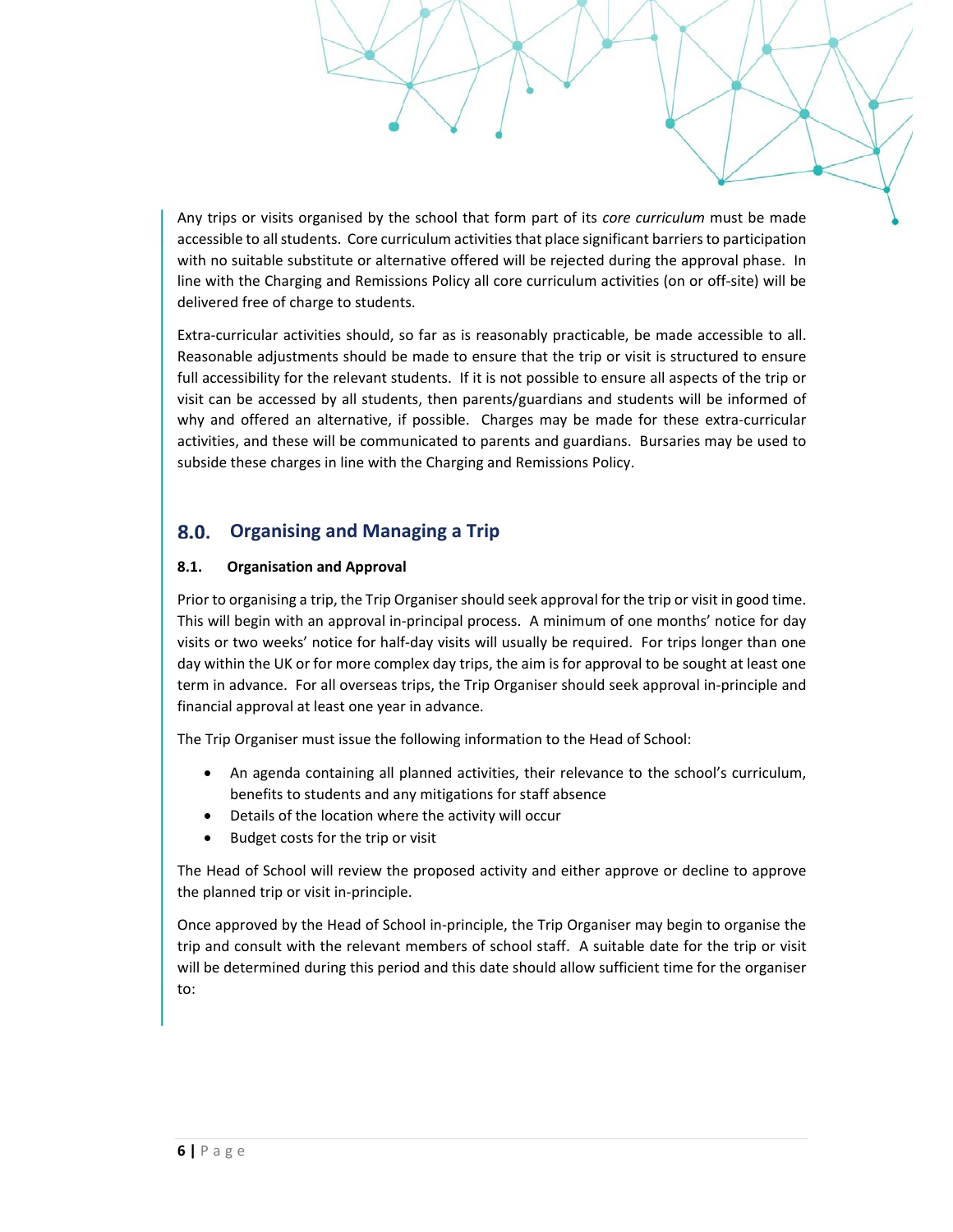- Carry out a full risk assessment detailing risks and mitigations associated with all planned activities and have this approved by the Head of School
- Obtain and share the details of the transport provider(s) including name, contact, health and safety information, etc.
- Obtain and share details of the activity provider including name, contact, health and safety information, insurance, etc.
- Determine the staffing and supervision required during the trip or visit including any specialist staff required and/or any staff training required
- Provide details of any additional equipment required to conduct the activities outlined
- Provide the budget which should cover all expenses related to the trip. The Trip Organiser should clarify any proposals for students/ parents to contribute to the funding of the trip (i.e., what the contribution will be for and what the cost is likely to be). This final budget must then be approved by the Head of School.
- Book and pay for the infrastructure required for the trip including accommodation, transportation, or venue
- Draft the parental consent forms, detailing the activities included, and any costs they must pay for. These forms will typically have to be issued at least one month in advance of the planned trip. Records of consent will be stored on the school information system and the Trip Organiser is required to check these for all students.

Any information collated during this process must be reviewed and approved by the Head of School and relevant SLT members, prior to issuing information to students and parents or booking any services. No un‐approved activities should be conducted during a trip or visit.

The Trip Organiser is responsible for ensuring that the trip or visit is completed within the approved budget. Any overspend beyond the approved budget without prior notification and approval shall be allocated to the departmental budget.

#### **8.2. Insurance**

Travel insurance is not needed for a one‐day trip, as staff and student are covered under Public and Employers Liability Insurance.

The Trust will obtain travel insurance that will cover most residential trips. When organising a residential trip, please consult with the Head of School and Business Manager for details of the travel insurance policy and summary of cover details. Details of any students with medical conditions who will be participating in the trip should be passed to the Business Manager so they can check with the Trust's insurer that adequate coverage is in place. The Chief Financial Officer should be consulted regarding insurance for any overseas trips. The Rigby Education Trust is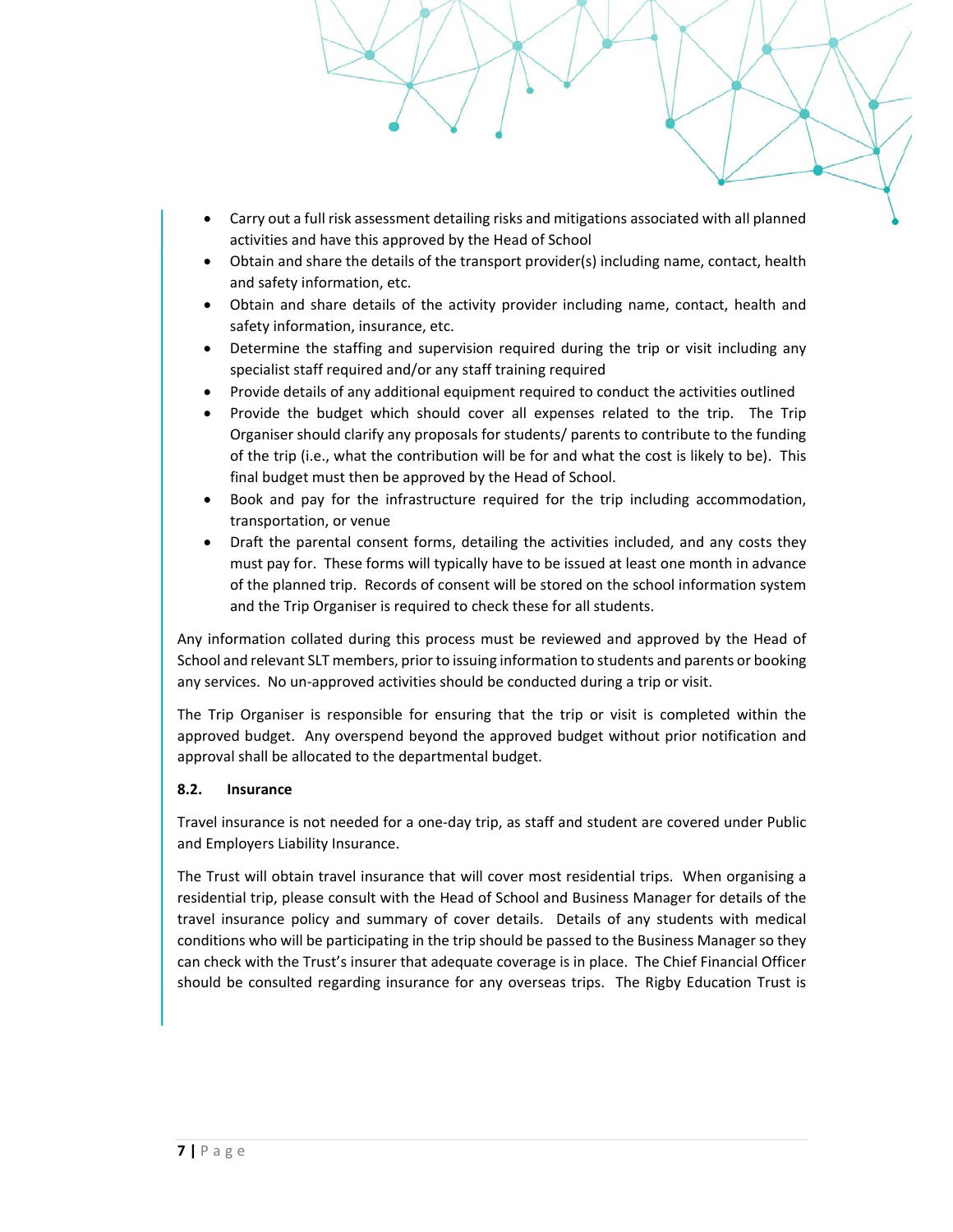covered for overseas travel under the Department for Education Risk Protection Arrangement. Details of the policy limits are available from the Business Manager and Chief Financial Officer.

The Trip Organiser is responsible for checking that any external provider of elements associated with the trip or visit has public liability insurance of at least £5 million and suitable arrangements for participant first aid.

#### **8.3. Information Required by the Head of School**

The Trip Organiser is responsible for providing specific information to the Head of School and other teachers which includes the following:

- A list of students attending the trip (to both the Head of School and to teachers/tutors whose students will be out of lessons due to a trip or visit)
- Where an incident may occur whilst on a trip, an Incident Investigation Form is to be completed on return to school by the trip organiser

The Head of School will share this information with the relevant staff, and it will be used to ensure all attendance information is properly recorded and any incidents are recorded and reviewed.

### **8.4. Managing Contact Information from Parents and Students**

Any personal contact information for parents and students will be requested as part of the consent form. The use of any contact details stored on the schools IT systems will be confirmed should they be required during the trip.

These contact details will be issued to the Trip Leader(s) electronically via email to their work email and will be stored on the mobile phone that will be used for the trip or visit. Upon the completion of the trip this contact information must be erased from the leader's mobile device and electronic mailbox.

#### **8.5. Information to Parents & Parental Consent**

On enrolment at LUSoM, parents and guardians will be asked to provide consent to their child taking part in educational visits that are classed as Day Visits and therefore, additional consent will not be required.

Any trip of visit that is not classed as a Day Visit will be require additional specific consent from parents or guardians. This must be sought in writing and consent can be given by email or by the return of a specific consent form. It is the responsibility of the trip organiser to ensure all students attending the trip have parental consent. The trip organiser must ensure students without parental consent do not come on the trip. Students aged 19 and older do not require parental consent.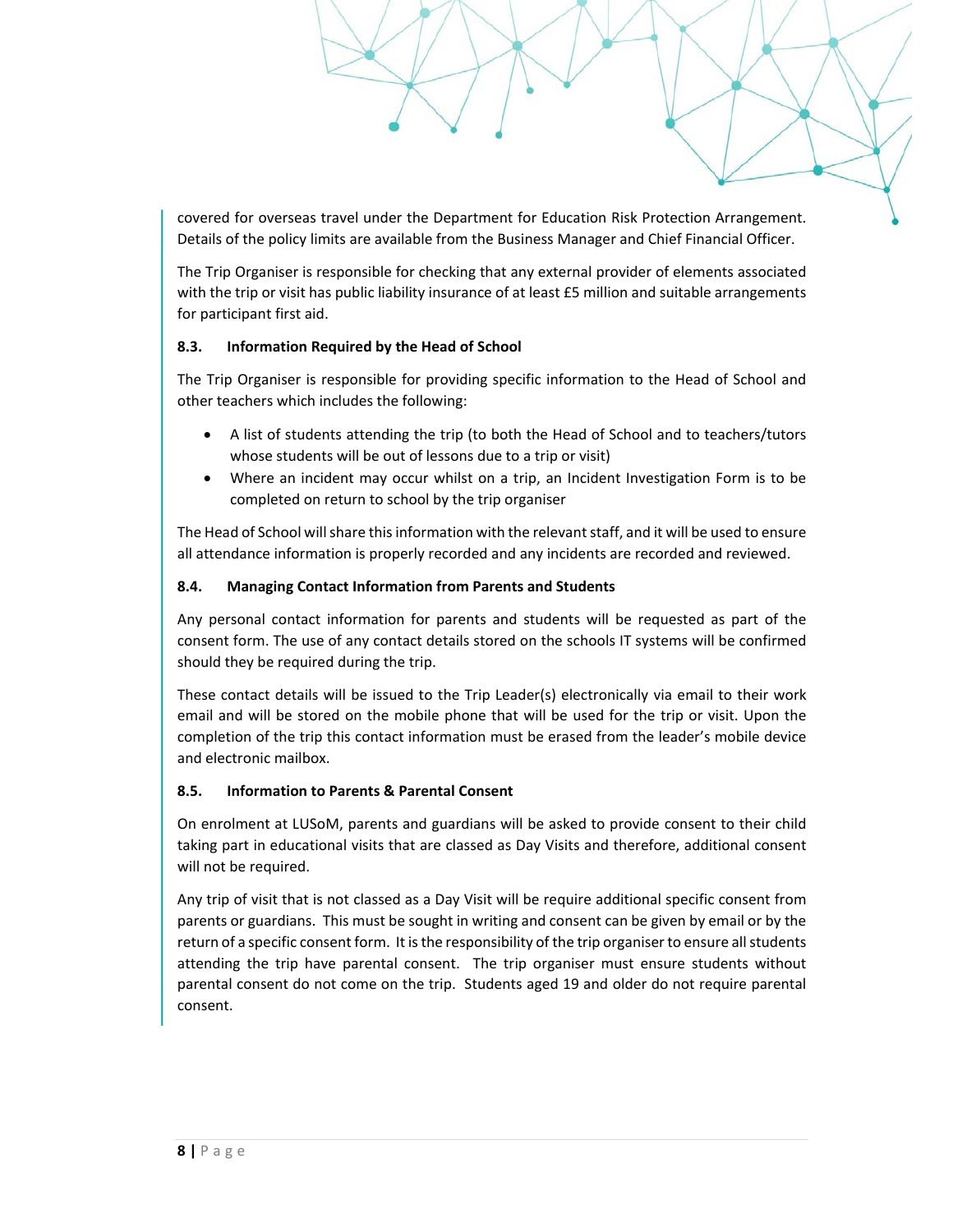For residential trips a Parents' Evening should be organised to pass on full information including a booklet and to address any questions.

Prior to departure on a trip, all parents/guardians should be provided with appropriate detailed information for the trip. This information should include:

- Confirmation of date of trip
- Departure and return times and points of departure and return
- Name(s) of travel company
- Details of any accommodation
- Name of group leader and contact telephone number
- Name and telephone number for the school‐based contact
- Any special clothing, equipment, food etc that students are required to take
- Any charges associated with the activity
- Any other appropriate information.

#### **8.6. Information for Students**

All participating students should be provided with the following information:

- The contact details of the Trip Organiser, which will include email and the number of the school mobile phone that they will be using
- An outline of their expected behaviour as school representatives
- Details of any proposed activities
- Any risks associated with the activities and their mitigations and control measures

#### **8.7. Transport**

All transport arrangements must be detailed on the trip approval request. Trips and visits should generally depart from the LUSoM site and return to the LUSoM site or from a safe and defined pick‐up point near to the school site. This applies to both one‐day and residential trips and allows parents a point of drop‐off and pick‐up. Students can also make their own way to and from a trip venue, train station or airport depending on the trip organisers instructions and itinerary details.

Where a trip is organised in the North‐West of England, and the student attending has requested to make their own way to-and-from the venue, the student may do so with written permission from the parent/carer to the organiser.

Where hired coaches/buses with driver are being used, LUSoM will require copies of the company's insurance cover. Any coaches used to transport students must be less than ten years old.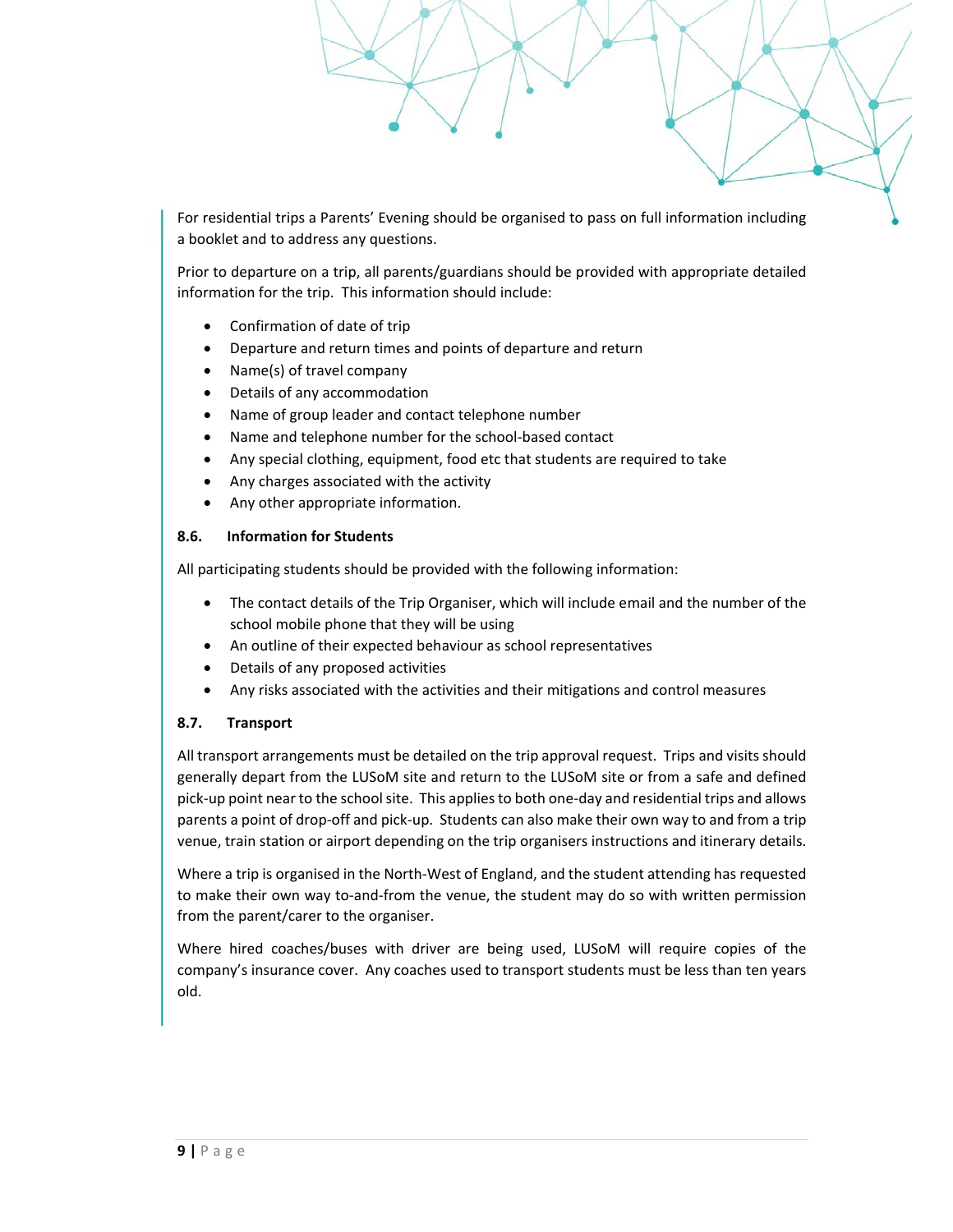If a student who has been given permission to make their own way to the venue does not attend, the organiser must inform the Business and Outreach Manager immediately and their absence must be recorded.

Where students are attending a trip unsupervised, i.e. to collect a competition prize, a letter or email should be sent to parents to advise that there will be no school staff supervising the trip.

#### **8.8. Supervision**

The provision of suitable supervision for any trip or visit will be determined prior to its approval. The Head of School and Trip Organiser will determine whether LUSoM staff and volunteers can be used to supervise organised trips and visits. Any additional costs for supervision must be included in the budget for the trip or visit prior to approval.

 A member of LUSoM's site staff must always be present to supervise and manage the trip as the Trip Leader. This will typically be the trip organiser but may also be another member of LUSoM staff should they be deemed more suitable.

It is generally advised that for large trips a minimum of 2 LUSoM staff accompany students and a ratio of 1:20 for staff and students shall be maintained. It is also advised that a female member of staff be present if at least 1 female student will be attending the trip and at least 1 male member of staff if there will be at least 1 male student.

#### **8.9. Financial Commitments**

LUSoM cannot refund any deposits or full payments of trips to students once travel and accommodation arrangements have been finalised.

All associated costs, including transfers, flights, accommodation, staff ratio, staff expenses (not including alcohol) etc., must be incorporated within the total cost of the trip prior to requesting approval.

If a trip runs at a budget deficit, then the costs will be charged to the trip organiser's departmental budget.

## **9.0.** First Aid

As part of the organiser's risk assessment and staffing requirements, they must outline the need for first aid equipment or a qualified first aider to accompany them. The Trip Organiser shall ensure that the first aid kit for trips and visits is booked through the Business Manager and is taken on the trip. The provision and use of First aid during trips and visits must be conducted in line with LUSoM's First Aid policy.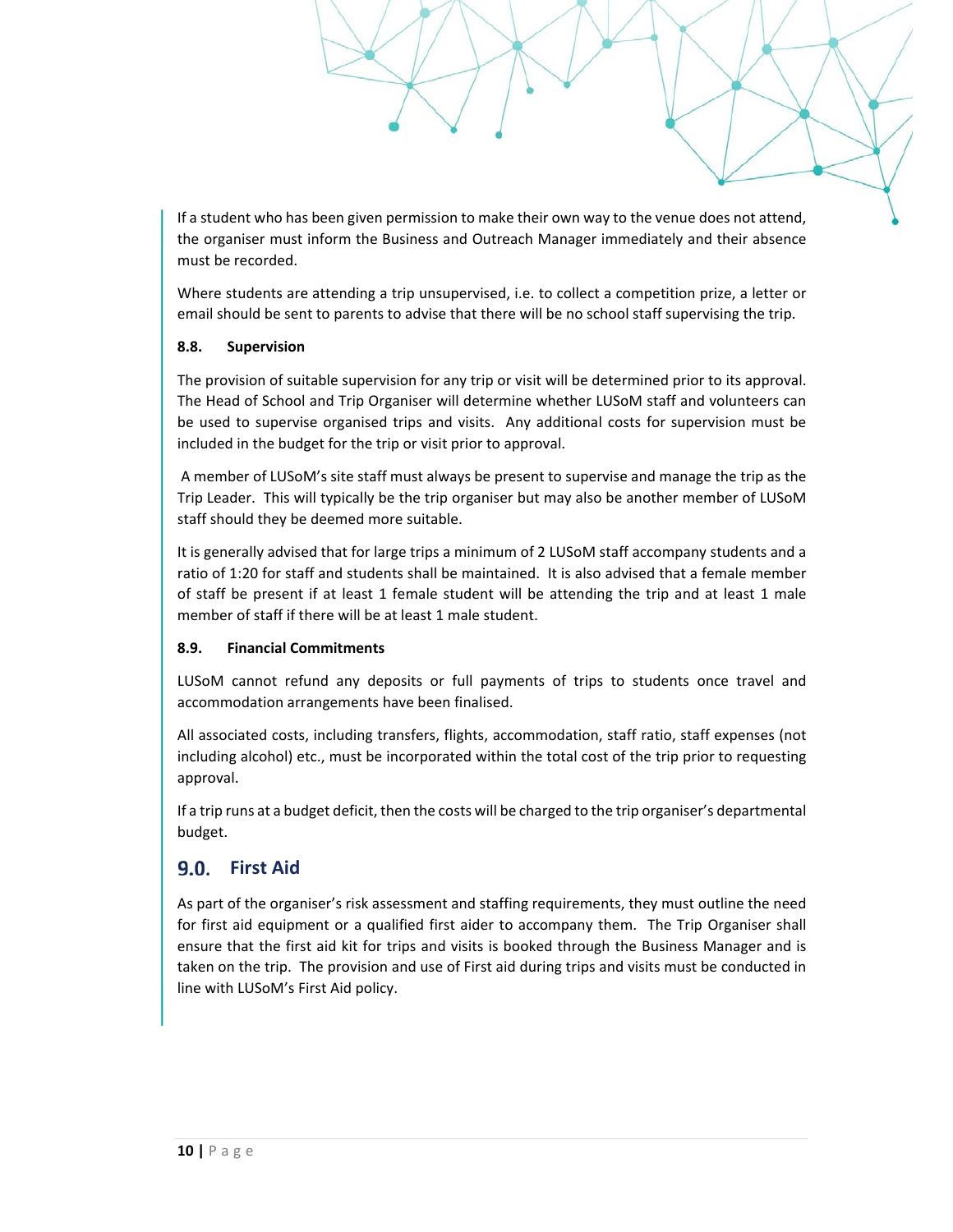

Prior to final approval, and as part of the organiser's risk assessment, the Trip Organiser must account for any students with medical needs. This must be done in Line with LUSoM's Supporting Medical Needs Policy and guided by the SENCo, the students' parents/guardians, GP's and health workers.

Any additional supervision, medicine provision (e.g. spare medication for emergencies), emergency contacts and instructions to follow in the event of an emergency must be determined and communicated to all relevant parties.

# **11.0. Emergencies During Trips**

In the event of an emergency during an organised trip or visit, the following instructions must be followed:

- The Trip Leader must contact and liaise with emergency services at the scene
- The Trip Leader should contact the Head of School at school during office hours or the Head of School (via their mobile phone) after office hours
- Staff should not directly contact parents and should inform the Head of School of what has happened as clearly as possible. The Head of School will then communicate with parents.
- The Trip Leader is to keep the Head of School regularly updated

The procedures in the Critical Incident Policy shall be followed in any instances of an emergency during a trip or visit.

## **11.1. Accompanying injured or seriously ill to hospital**

In line with LUSoM's First Aid policy the Trip Leader should act 'in loco parentis' until a senior member of staff arrives at the scene. If the trip is abroad and a senior member of staff has not yet arrived, the Trip Leader must accompany the injured or seriously ill to hospital ensuring that the rest of the group are left in the safety of other members of staff who have accompanied the group.

## **11.2. Getting the other student's home**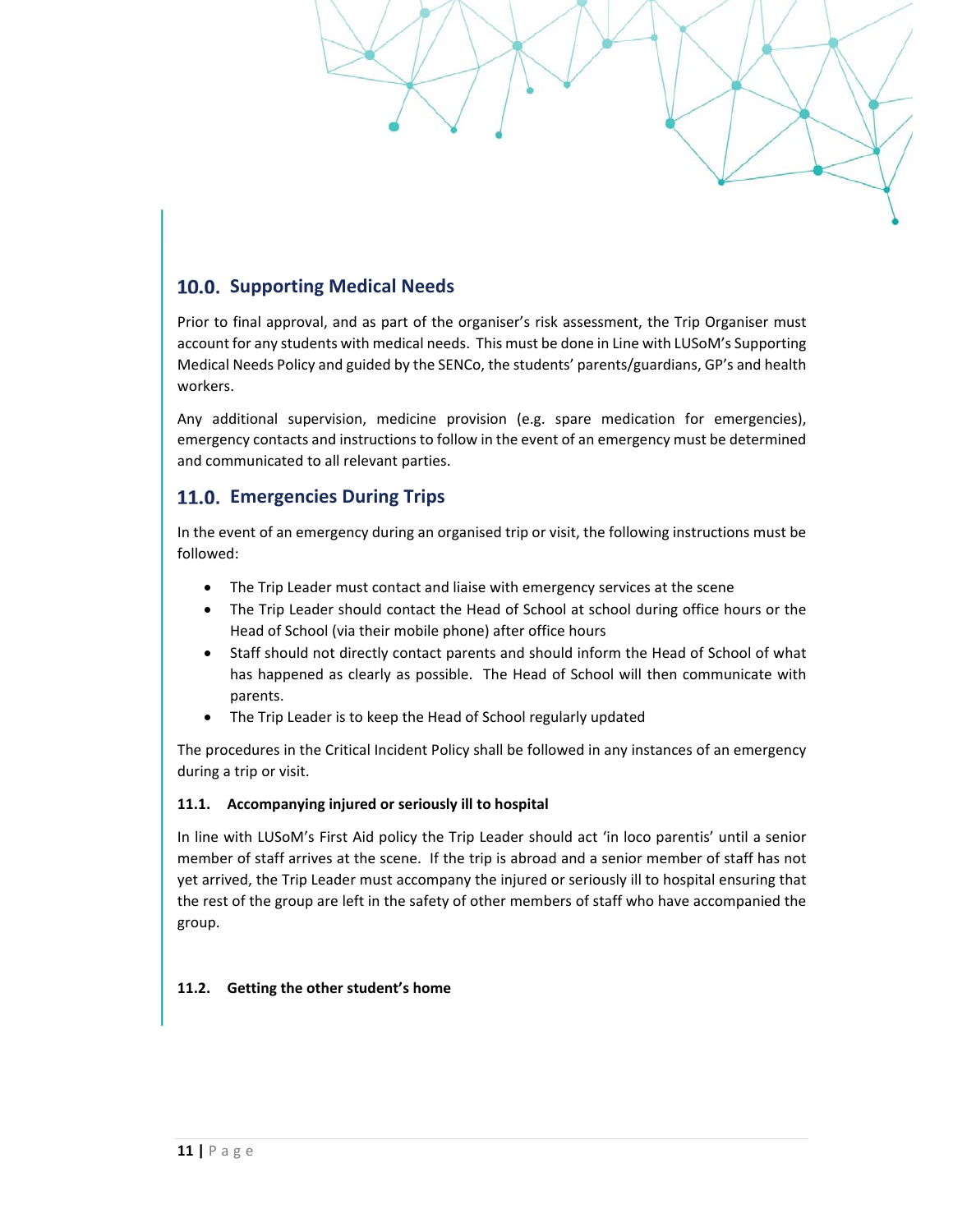This should be done as quickly as possible to minimise distress. Transport arrangements should be confirmed with the travel provider (e.g., airline, coach firm etc) and the trip leader should then inform the Head of School on the estimated time of arrival.

#### **11.3. Contacting parents of injured students and parents of other students on trip**

The Head of School shall liaise with the Business Manager who will have details of all students and staff involved in the trip and will inform the Executive Principal and Chair of the Board of Trustees, as required. In the event of large numbers of students involved, the other Senior Leadership Team members will be contacted so they can help in the communication process.

# **Charges and Refunds**

There will be no charge for any trip or visit carried out as part of the school's core curriculum. Extra‐curricular activities may incur charges, and these will be communicated to students and parents/guardians. Deposits and payments must be made before the trip or visit commences.

Bursaries may be used to subsidise charges for extracurricular activities in line with the Charging and Remissions Policy.

LUSoM cannot refund any deposits or full payments of trips to students once travel and accommodation arrangements have been finalised. If a student pulls out of a trip or visit on medical grounds or another serious exception (e.g., a bereavement) any refund of a deposit will be reviewed on an individual basis. If the trip or visit is cancelled by the school or is deemed not to be able to go ahead, deposits will be refunded.

# **Use of External Providers**

Any external organisations hired by LUSoM to carry out activities must be checked for competence prior to its employment. These checks will be led by the Trip Organiser and will include:

- A check of the provider's insurance coverage
- A check to ensure the provider meets the legal requirements to conduct the proposed activity, including any licensing
- A check of the organisation's health and safety and emergency procedures and policies
- A check of the external provider's risk assessments and their control measures
- A check to ensure the provider has suitable safeguarding procedures in place
- A check of any subcontracting arrangements the provider may have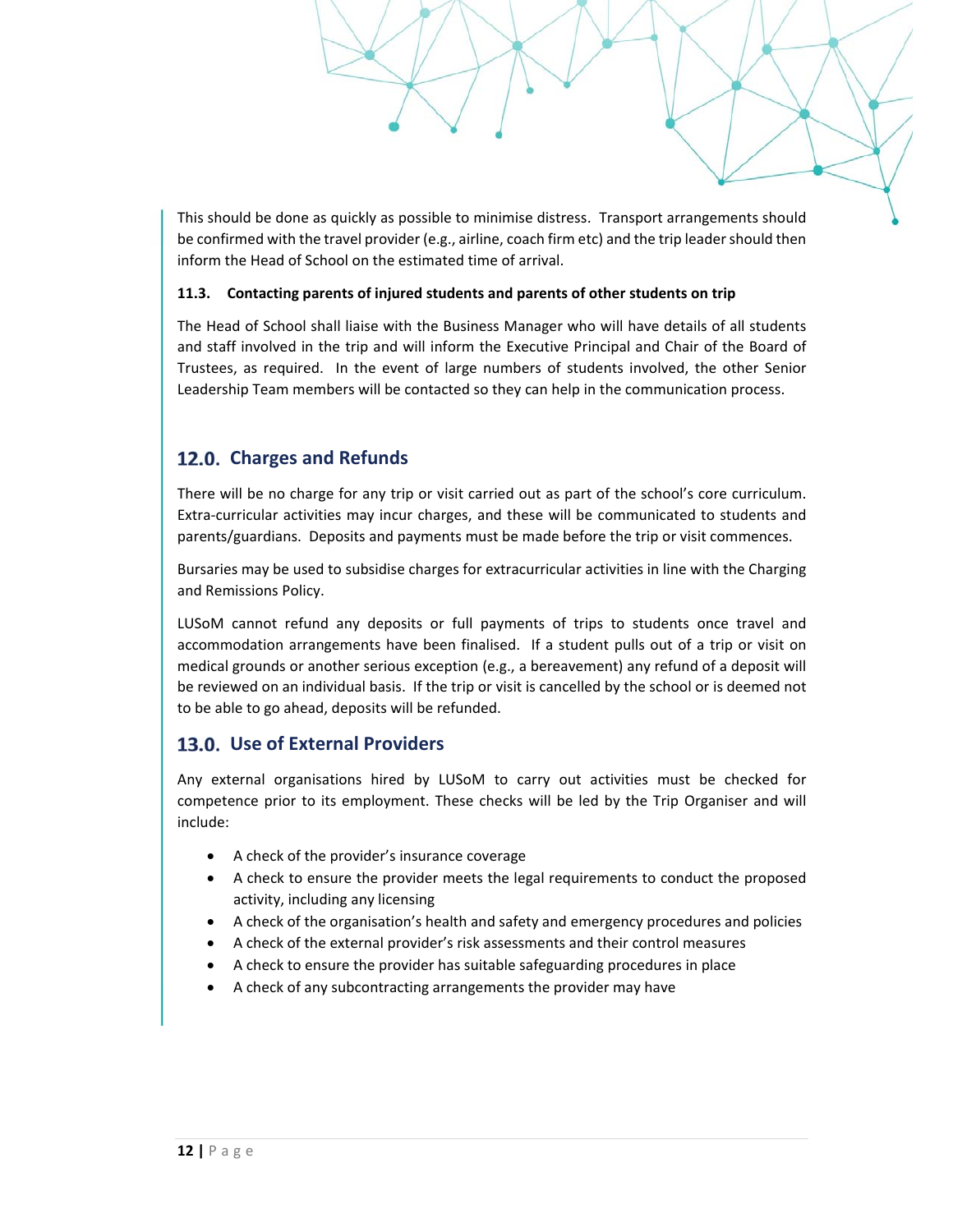The Trip Organiser is responsible for clearly outlining and confirming the roles and responsibilities for the staff of any external provider. All external staff working closely with students will require DBS clearance prior to commencing work or suitable supervision by school staff, depending on the requirements of the risk assessment.

If any external provider does not pass these pre-trip/visit checks, they will not be used.

# **Unsupervised Trips**

There may be some occasions which may involve students travelling to and from a venue without staff supervision i.e. a student collecting a competition prize. However, the Trip Organiser must ensure all visit and trip approval forms (including risk assessments) are submitted to ensure the school has all details of students with an approved absence. The contact details of the Trip Organiser and school reception must also be given to students attending the trip, for use in case of emergencies.

# **Use of volunteers**

Any volunteers who accompany any visit or activity must be vetted and be directly supervised by a member of staff. All volunteers must be DBS checked and cleared by LUSoM and deemed competent for their role in the trip or visit.

# 16.0. Monitoring and Record Keeping

All forms and documents for every trip or visit organised must be recorded and stored on the school management system. This will include a list of participants, any risk assessments and reports (including for emergency incidents). This information will be used to monitor the performance of the trip and will be used to develop and improve future trips.

# **GDPR Consideration**

Photographs of students during trips should be kept to a minimum. Should photographs be taken and used by the school (e.g., for marketing) this will only be done where consent has been given during enrolment at LUSoM. The venue must also be made aware of any photos taken on their premises. No photographs of students should be taken without consent. Photographs will be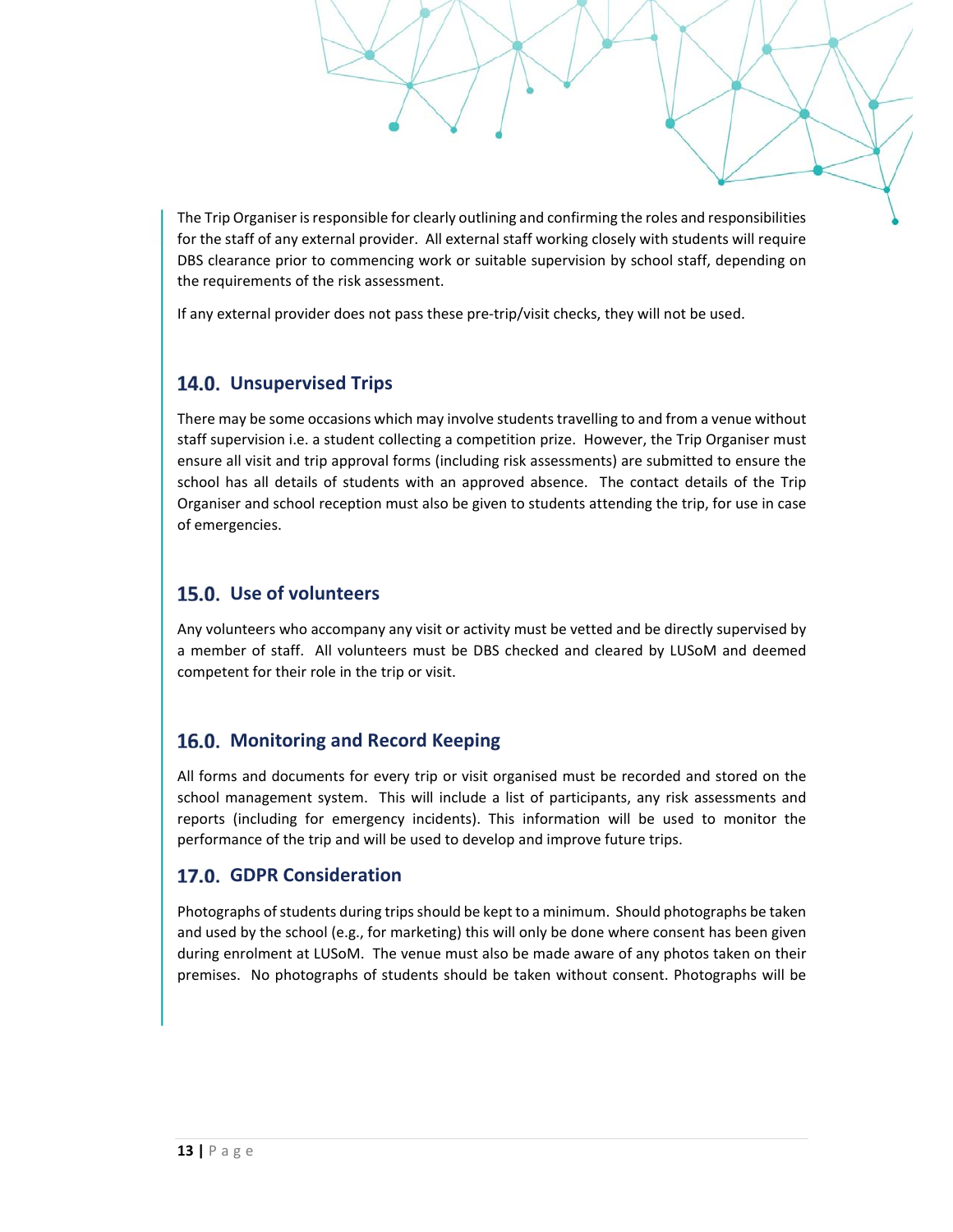taken using a school assigned camera and no photographs will be taken using staff's personal devices.

The sharing of personal information with other organisations (e.g. hotels, coach companies, etc), particularly on trips abroad, should be kept to the absolute minimum.

Note: In the event of emergencies, the disclosure of certain personal information beyond the absolute minimum may be required (e.g. to medical providers, police, etc.) to ensure the health and safety of students.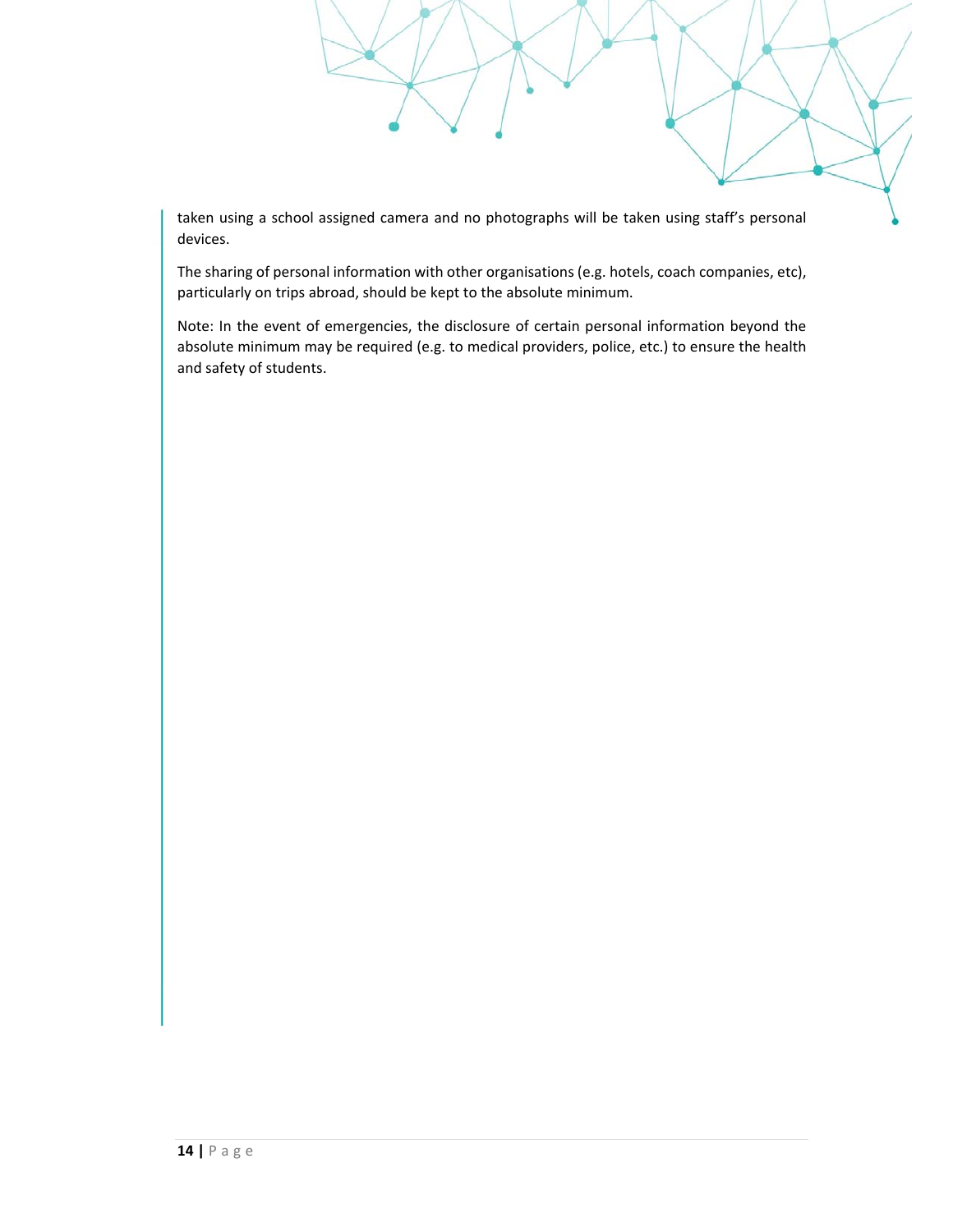# **APPENDIX A ‐ Risk Assessment Template**

**Conducted By:** 

**Date:** 

**Subject:** 

**Review Date:** 

**Signed:** 

|                                    | <b>Hazard</b>                     | <b>Details</b> |            |                       |
|------------------------------------|-----------------------------------|----------------|------------|-----------------------|
| 1                                  | Describe the hazard and           | $\mathsf{T}$   |            |                       |
|                                    | and how it may cause harm         |                |            |                       |
|                                    |                                   |                |            |                       |
| $\overline{2}$                     | Identify the individuals or       |                |            |                       |
|                                    | Groups of persons at risk and     |                |            |                       |
| Explain how they might be affected |                                   |                |            |                       |
| 3                                  | Identify the existing control     |                |            |                       |
|                                    | Measures and explain how          |                |            |                       |
|                                    | They are intended to control the  |                |            |                       |
|                                    | Risks (where information          |                |            |                       |
|                                    | Is not explicit you may make      |                |            |                       |
|                                    | reasonable assumptions, but       |                |            |                       |
|                                    | any assumptions you make          |                |            |                       |
|                                    | must be explained)                |                |            |                       |
|                                    |                                   |                |            |                       |
| 4                                  | Give a risk rating, using the     | Severity       | Likelihood | <b>Overall Rating</b> |
|                                    | Matrix provided                   | /5             | /5         | /25                   |
|                                    |                                   |                |            |                       |
| 5                                  | Justify your assessment of        |                |            |                       |
|                                    | The foreseeable severity of harm. |                |            |                       |
|                                    | Include an evaluation of the      |                |            |                       |
|                                    | effectiveness of any control      |                |            |                       |
|                                    | measures                          |                |            |                       |
| 6                                  | Justify your assessment           |                |            |                       |
|                                    | of the likelihood of harm.        |                |            |                       |